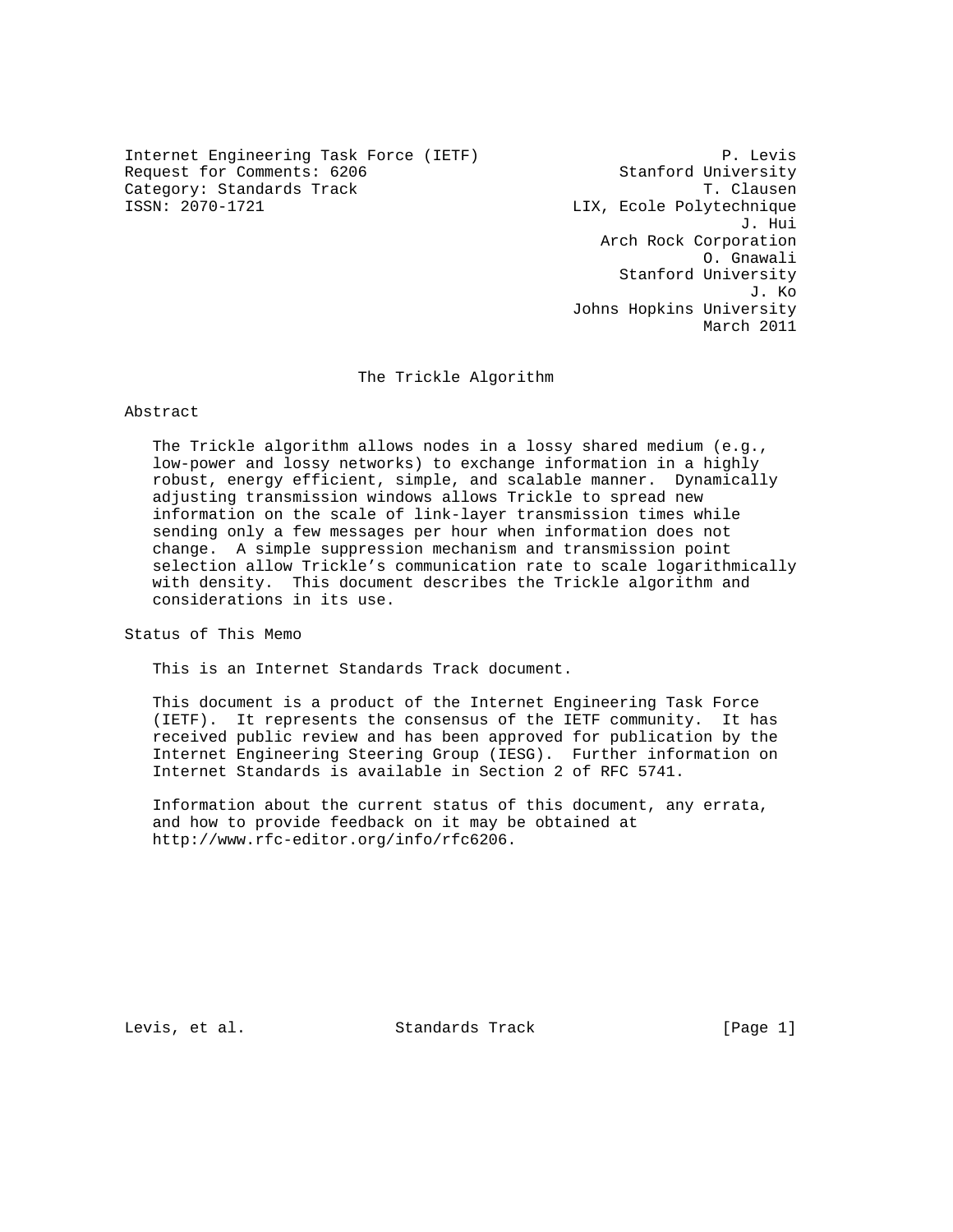## Copyright Notice

 Copyright (c) 2011 IETF Trust and the persons identified as the document authors. All rights reserved.

 This document is subject to BCP 78 and the IETF Trust's Legal Provisions Relating to IETF Documents (http://trustee.ietf.org/license-info) in effect on the date of

 publication of this document. Please review these documents carefully, as they describe your rights and restrictions with respect to this document. Code Components extracted from this document must include Simplified BSD License text as described in Section 4.e of the Trust Legal Provisions and are provided without warranty as described in the Simplified BSD License.

# Table of Contents

| 2.             |  |
|----------------|--|
|                |  |
|                |  |
|                |  |
|                |  |
| 5 <sub>1</sub> |  |
|                |  |
|                |  |
|                |  |
|                |  |
|                |  |
|                |  |
|                |  |
|                |  |
|                |  |
| 7.             |  |
| 8.             |  |
|                |  |
|                |  |
|                |  |
|                |  |

# 1. Introduction

 The Trickle algorithm establishes a density-aware local communication primitive with an underlying consistency model that guides when a node transmits. When a node's data does not agree with its neighbors, that node communicates quickly to resolve the inconsistency (e.g., in milliseconds). When nodes agree, they slow their communication rate exponentially, such that nodes send packets very infrequently (e.g., a few packets per hour). Instead of

Levis, et al. Standards Track [Page 2]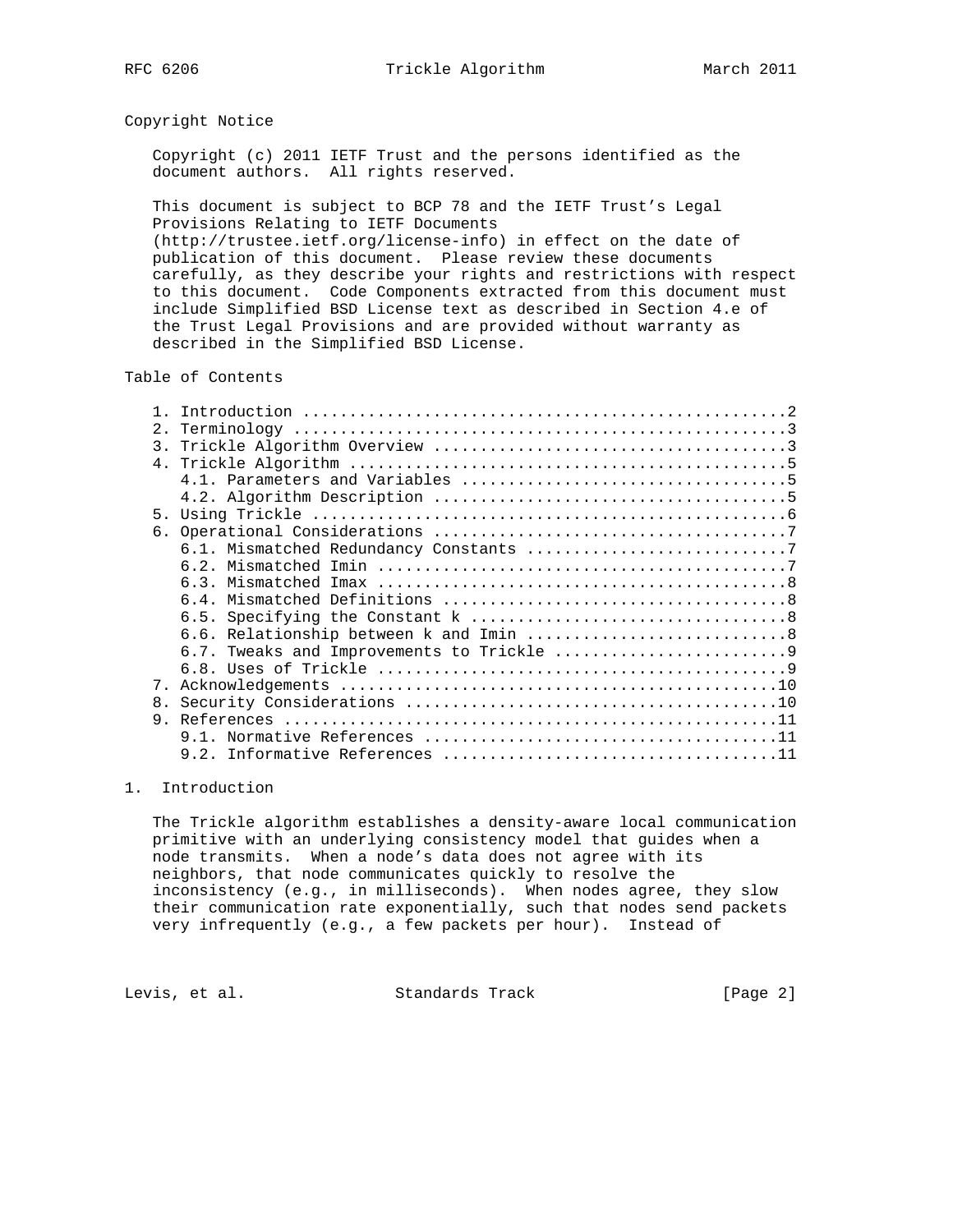flooding a network with packets, the algorithm controls the send rate so each node hears a small trickle of packets, just enough to stay consistent. Furthermore, by relying only on local communication (e.g., broadcast or local multicast), Trickle handles network re-population; is robust to network transience, loss, and disconnection; is simple to implement; and requires very little state. Current implementations use 4-11 bytes of RAM and are 50-200 lines of C code [Levis08].

 While Trickle was originally designed for reprogramming protocols (where the data is the code of the program being updated), experience has shown it to be a powerful mechanism that can be applied to a wide range of protocol design problems, including control traffic timing, multicast propagation, and route discovery. This flexibility stems from being able to define, on a case-by-case basis, what constitutes "agreement" or an "inconsistency"; Section 6.8 presents a few examples of how the algorithm can be used.

 This document describes the Trickle algorithm and provides guidelines for its use. It also states requirements for protocol specifications that use Trickle. This document does not provide results regarding Trickle's performance or behavior, nor does it explain the algorithm's design in detail: interested readers should refer to [Levis04] and [Levis08].

2. Terminology

 The key words "MUST", "MUST NOT", "REQUIRED", "SHALL", "SHALL NOT", "SHOULD", "SHOULD NOT", "RECOMMENDED", "NOT RECOMMENDED", "MAY", and "OPTIONAL" in this document are to be interpreted as described in RFC 2119 [RFC2119].

Additionally, this document introduces the following terminology:

 Trickle communication rate: the sum of the number of messages sent or received by the Trickle algorithm in an interval.

 Trickle transmission rate: the sum of the number of messages sent by the Trickle algorithm in an interval.

3. Trickle Algorithm Overview

 Trickle's basic primitive is simple: every so often, a node transmits data unless it hears a few other transmissions whose data suggest its own transmission is redundant. Examples of such data include routing state, software update versions, and the last heard multicast packet. This primitive allows Trickle to scale to thousand-fold variations in network density, quickly propagate updates, distribute transmission

Levis, et al. Standards Track [Page 3]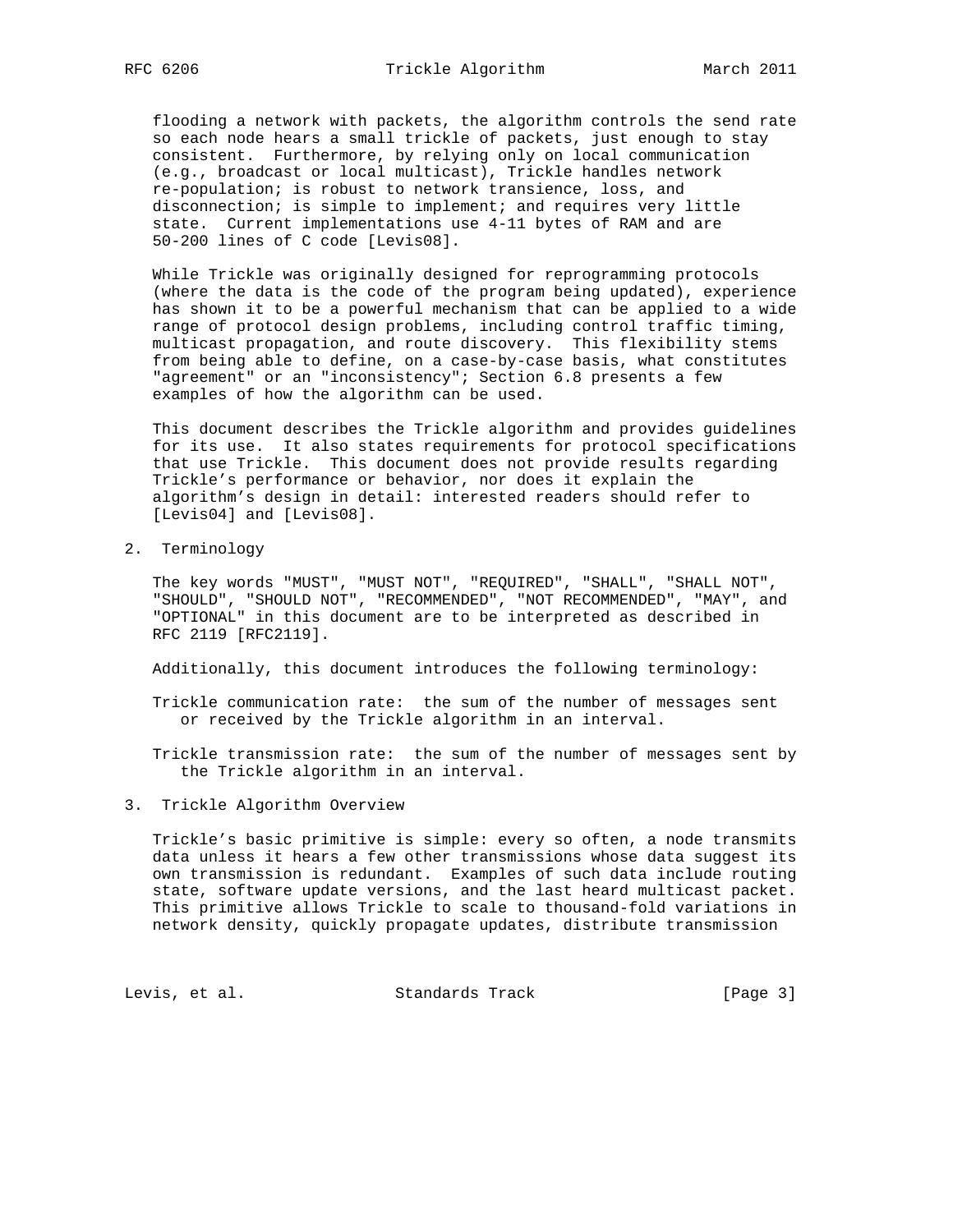load evenly, be robust to transient disconnections, handle network re-populations, and impose a very low maintenance overhead: one example use, routing beacons in the Collection Tree Protocol (CTP) [Gnawali09], requires sending on the order of a few packets per hour, yet CTP can respond to topology changes in milliseconds.

 Trickle sends all messages to a local communication address. The exact address used can depend on the underlying IP protocol as well as how the higher-layer protocol uses Trickle. In IPv6, for example, it can be the link-local multicast address or another local multicast address, while in IPv4 it can be the broadcast address (255.255.255.255).

 There are two possible results to a Trickle message: either every node that hears the message finds that the message data is consistent with its own state, or a recipient detects an inconsistency. Detection can be the result of either an out-of-date node hearing something new, or an updated node hearing something old. As long as every node communicates somehow -- either receives or transmits - some node will detect the need for an update.

 For example, consider a simple case where "up to date" is defined by version numbers (e.g., network configuration). If node A transmits that it has version V, but B has version V+1, then B knows that A needs an update. Similarly, if B transmits that it has version V+1, A knows that it needs an update. If B broadcasts or multicasts updates, then all of its neighbors can receive them without having to advertise their need. Some of these recipients might not have even heard A's transmission. In this example, it does not matter who first transmits -- A or B; the inconsistency will be detected in either case.

 The fact that Trickle communication can be either transmission or reception enables the Trickle algorithm to operate in sparse as well as dense networks. A single, disconnected node must transmit at the Trickle communication rate. In a lossless, single-hop network of size n, the Trickle communication rate at each node equals the sum of the Trickle transmission rates across all nodes. The Trickle algorithm balances the load in such a scenario, as each node's Trickle transmission rate is 1/nth of the Trickle communication rate. Sparser networks require more transmissions per node, but the utilization of a given broadcast domain (e.g., radio channel over space, shared medium) will not increase. This is an important property in wireless networks and other shared media, where the channel is a valuable shared resource. Additionally, reducing transmissions in dense networks conserves system energy.

Levis, et al. Standards Track [Page 4]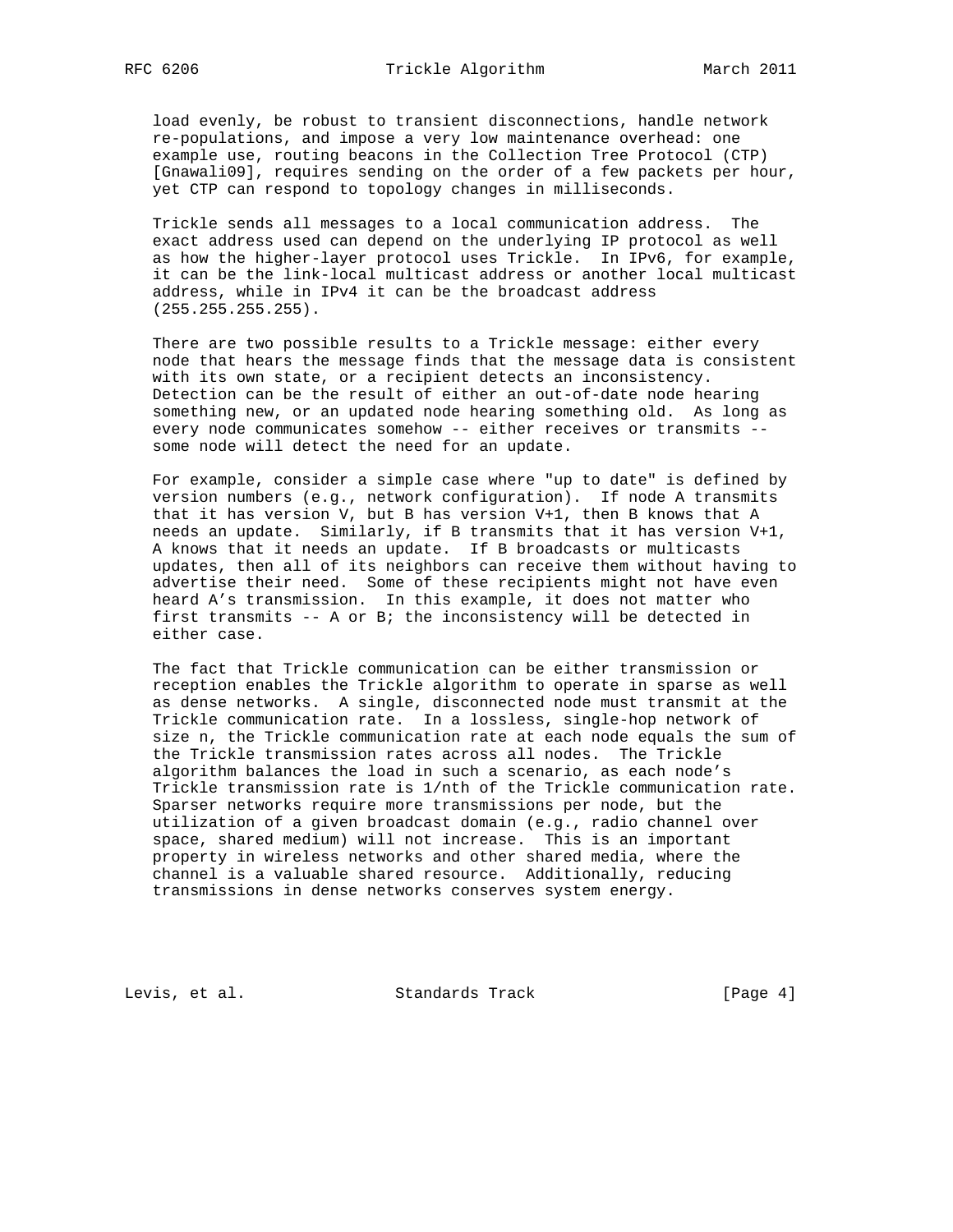## 4. Trickle Algorithm

This section describes the Trickle algorithm.

4.1. Parameters and Variables

 A Trickle timer runs for a defined interval and has three configuration parameters: the minimum interval size Imin, the maximum interval size Imax, and a redundancy constant k:

- o The minimum interval size, Imin, is defined in units of time (e.g., milliseconds, seconds). For example, a protocol might define the minimum interval as 100 milliseconds.
- o The maximum interval size, Imax, is described as a number of doublings of the minimum interval size (the base-2 log(max/min)). For example, a protocol might define Imax as 16. If the minimum interval is 100 ms, then the amount of time specified by Imax is 100 ms \* 65,536, i.e., 6,553.6 seconds or approximately 109 minutes.
- o The redundancy constant, k, is a natural number (an integer greater than zero).

 In addition to these three parameters, Trickle maintains three variables:

- o I, the current interval size,
- o t, a time within the current interval, and
- o c, a counter.

# 4.2. Algorithm Description

The Trickle algorithm has six rules:

- 1. When the algorithm starts execution, it sets I to a value in the range of [Imin, Imax] -- that is, greater than or equal to Imin and less than or equal to Imax. The algorithm then begins the first interval.
- 2. When an interval begins, Trickle resets c to 0 and sets t to a random point in the interval, taken from the range  $[I/2, I)$ , that is, values greater than or equal to I/2 and less than I. The interval ends at I.

Levis, et al. Standards Track [Page 5]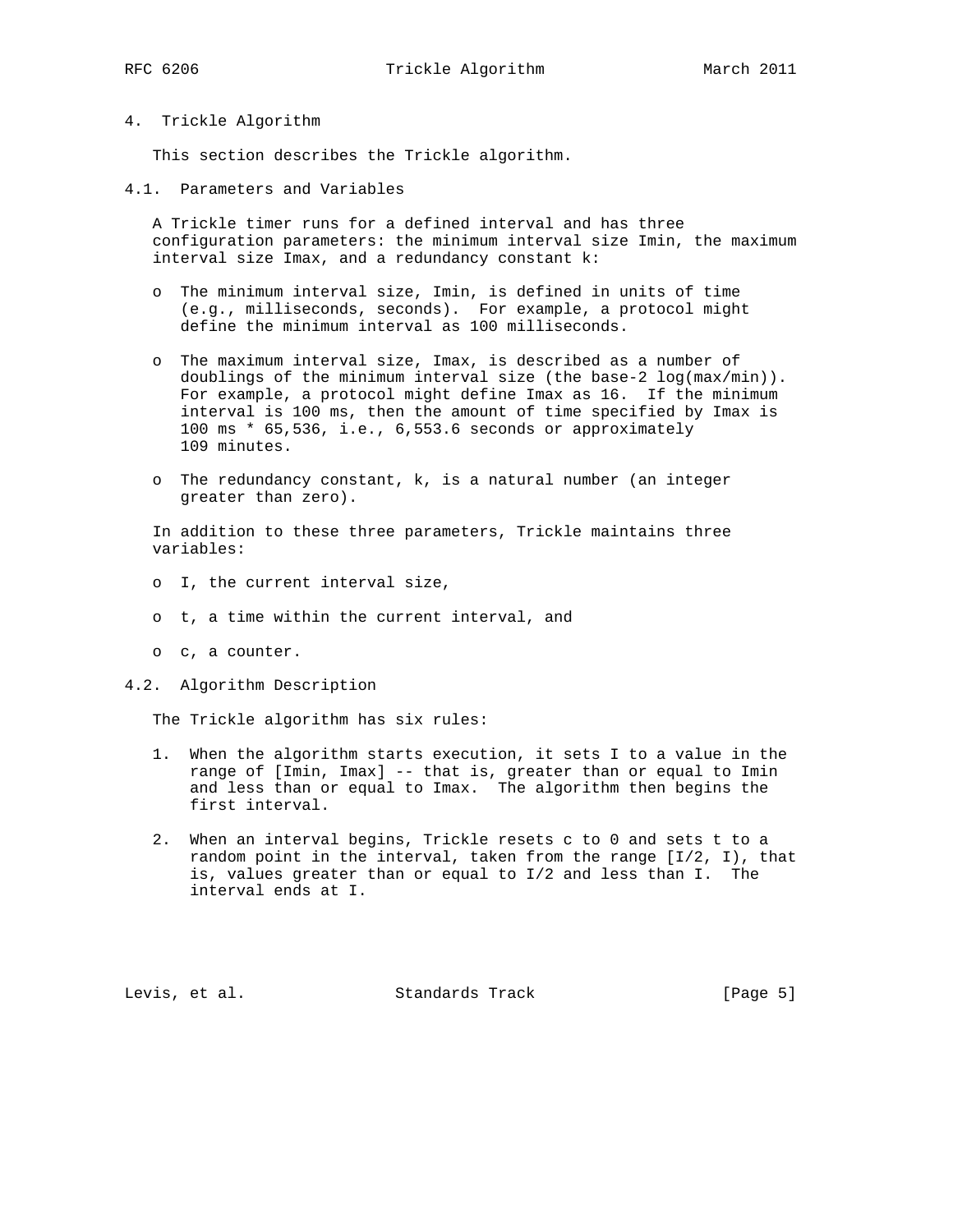RFC 6206 Trickle Algorithm March 2011

- 3. Whenever Trickle hears a transmission that is "consistent", it increments the counter c.
- 4. At time t, Trickle transmits if and only if the counter c is less than the redundancy constant k.
- 5. When the interval I expires, Trickle doubles the interval length. If this new interval length would be longer than the time specified by Imax, Trickle sets the interval length I to be the time specified by Imax.
- 6. If Trickle hears a transmission that is "inconsistent" and I is greater than Imin, it resets the Trickle timer. To reset the timer, Trickle sets I to Imin and starts a new interval as in step 2. If I is equal to Imin when Trickle hears an "inconsistent" transmission, Trickle does nothing. Trickle can also reset its timer in response to external "events".

 The terms "consistent", "inconsistent", and "events" are in quotes because their meaning depends on how a protocol uses Trickle.

 The only time the Trickle algorithm transmits is at step 4 of the above algorithm. This means there is an inherent delay between detecting an inconsistency (shrinking I to Imin) and responding to that inconsistency (transmitting at time t in the new interval). This is intentional. Immediately responding to detecting an inconsistency can cause a broadcast storm, where many nodes respond at once and in a synchronized fashion. By making responses follow the Trickle algorithm (with the minimal interval size), a protocol can benefit from Trickle's suppression mechanism and scale across a huge range of node densities.

5. Using Trickle

A protocol specification that uses Trickle MUST specify:

- o Default values for Imin, Imax, and k. Because link layers can vary widely in their properties, the default value of Imin SHOULD be specified in terms of the worst-case latency of a link-layer transmission. For example, a specification should say "the default value of Imin is 4 times the worst-case link-layer latency" and should not say "the default value of Imin is 500 milliseconds". Worst-case latency is approximately the time until the first link-layer transmission of the frame, assuming an idle channel (does not include backoff, virtual carrier sense, etc.).
- o What constitutes a "consistent" transmission.

Levis, et al. Standards Track [Page 6]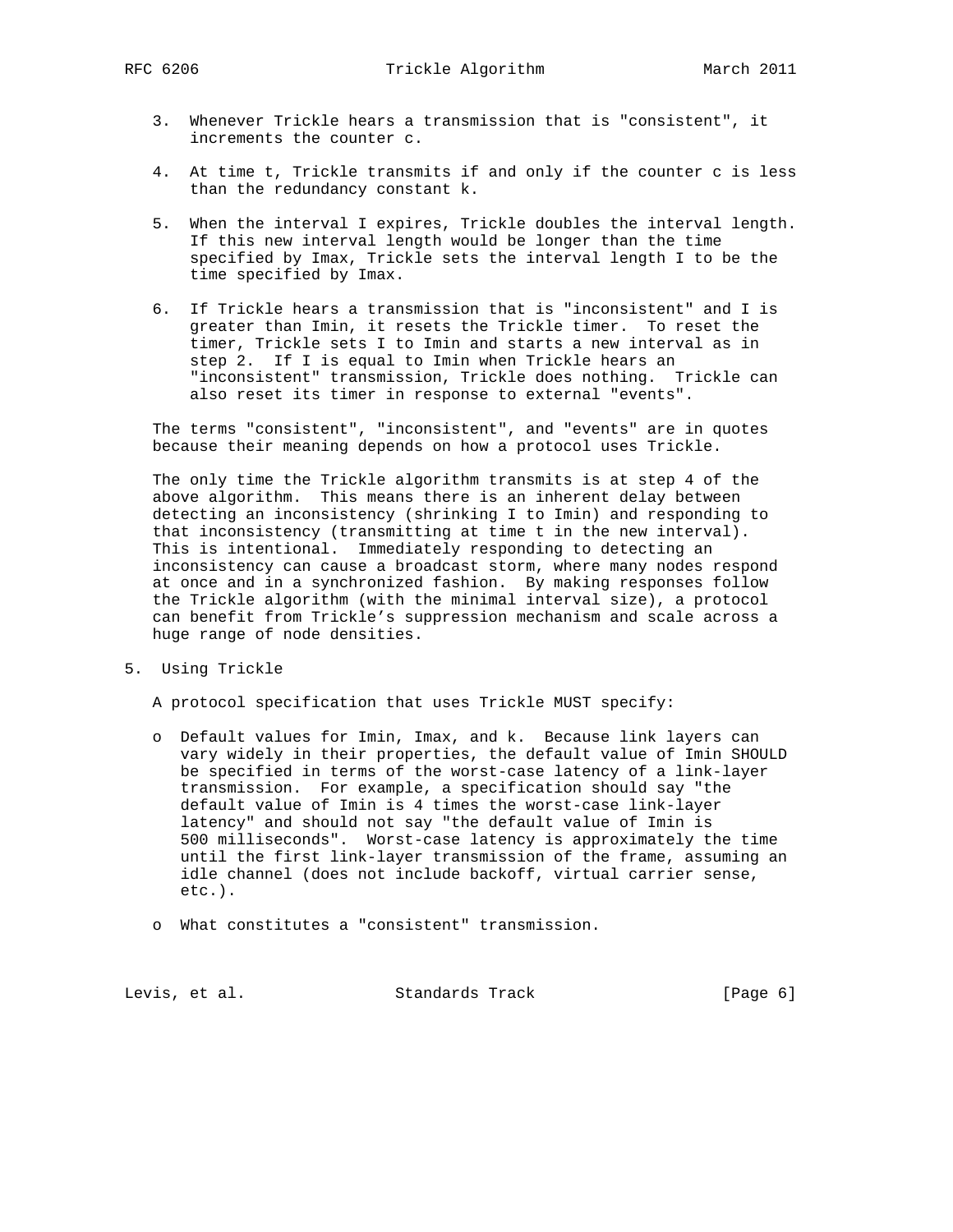- o What constitutes an "inconsistent" transmission.
- o What "events", if any -- besides inconsistent transmissions reset the Trickle timer.
- o What information a node transmits in Trickle messages.
- o What actions outside the algorithm the protocol takes, if any, when it detects an inconsistency.
- 6. Operational Considerations

 It is RECOMMENDED that a protocol that uses Trickle include mechanisms to inform nodes of configuration parameters at runtime. However, it is not always possible to do so. In the cases where different nodes have different configuration parameters, Trickle may have unintended behaviors. This section outlines some of those behaviors and operational considerations as educational exercises.

### 6.1. Mismatched Redundancy Constants

 If nodes do not agree on the redundancy constant k, then nodes with higher values of k will transmit more often than nodes with lower values of k. In some cases, this increased load can be independent of the density. For example, consider a network where all nodes but one have  $k=1$ , and this one node has  $k=2$ . The different node can end up transmitting on every interval: it is maintaining a Trickle communication rate of 2 with only itself. Hence, the danger of mismatched k values is uneven transmission load that can deplete the energy of some nodes in a low-power network.

## 6.2. Mismatched Imin

 If nodes do not agree on Imin, then some nodes, on hearing inconsistent messages, will transmit sooner than others. These faster nodes will have their intervals grow to a size similar to that of the slower nodes within a single slow interval time, but in that period may suppress the slower nodes. However, such suppression will end after the first slow interval, when the nodes generally agree on the interval size. Hence, mismatched Imin values are usually not a significant concern. Note that mismatched Imin values and matching Imax doubling constants will lead to mismatched maximum interval lengths.

Levis, et al. Standards Track [Page 7]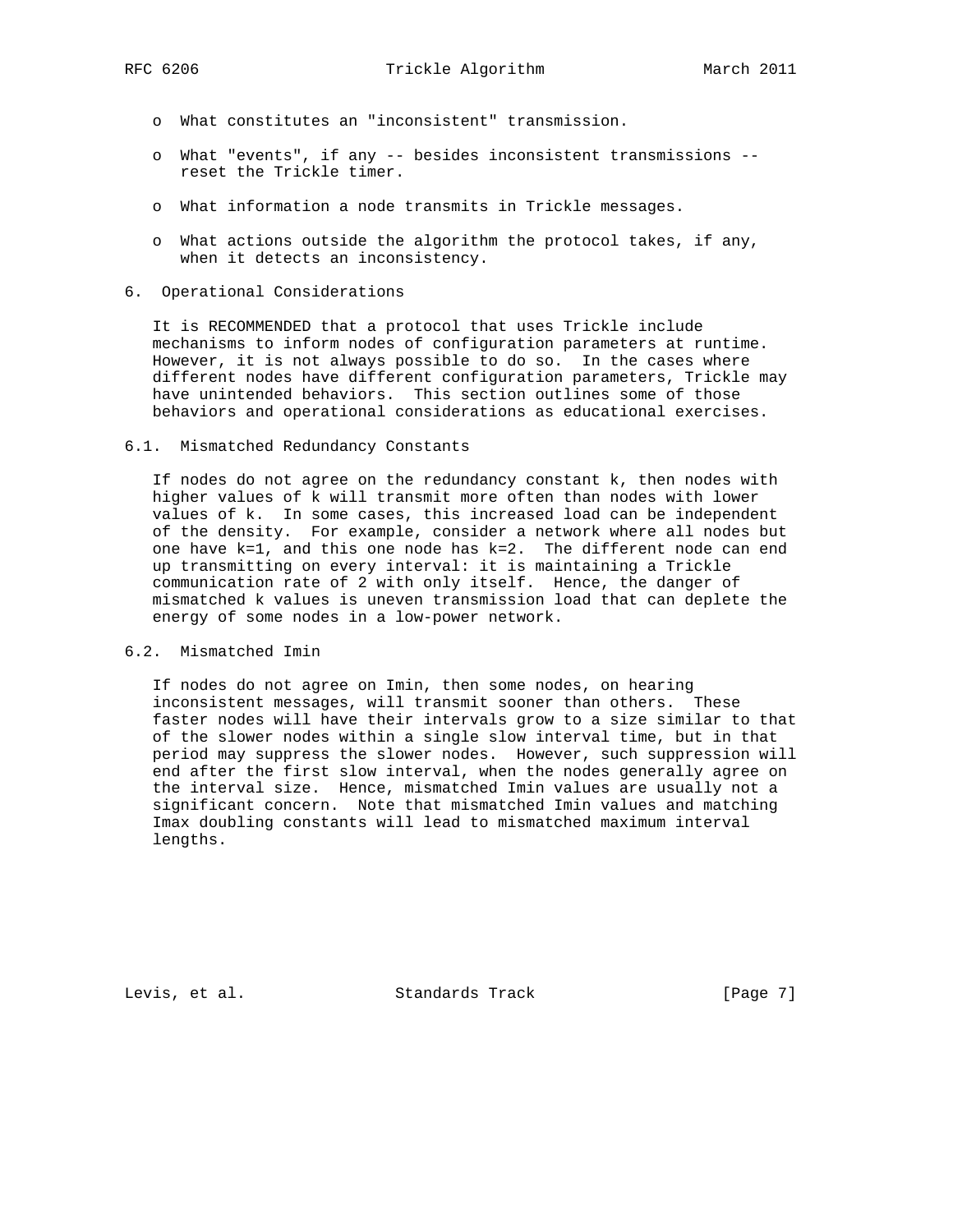# 6.3. Mismatched Imax

 If nodes do not agree on Imax, then this can cause long-term problems with transmission load. Nodes with small Imax values will transmit faster, suppressing those with larger Imax values. The nodes with larger Imax values, always suppressed, will never transmit. In the base case, when the network is consistent, this can cause long-term inequities in energy cost.

# 6.4. Mismatched Definitions

 If nodes do not agree on what constitutes a consistent or inconsistent transmission, then Trickle may fail to operate properly. For example, if a receiver thinks a transmission is consistent, but the transmitter (if in the receiver's situation) would have thought it inconsistent, then the receiver will not respond properly and inform the transmitter. This can lead the network to not reach a consistent state. For this reason, unlike the configuration constants k, Imin, and Imax, consistency definitions MUST be clearly stated in the protocol and SHOULD NOT be configured at runtime.

## 6.5. Specifying the Constant k

 There are some edge cases where a protocol may wish to use Trickle with its suppression disabled (k is set to infinity). In general, this approach is highly dangerous and it is NOT RECOMMENDED. Disabling suppression means that every node will always send on every interval; this can lead to congestion in dense networks. This approach is especially dangerous if many nodes reset their intervals at the same time. In general, it is much more desirable to set k to a high value (e.g., 5 or 10) than infinity. Typical values for k are 1-5: these achieve a good balance between redundancy and low cost [Levis08].

 Nevertheless, there are situations where a protocol may wish to turn off Trickle suppression. Because k is a natural number (Section 4.1), k=0 has no useful meaning. If a protocol allows k to be dynamically configured, a value of 0 remains unused. For ease of debugging and packet inspection, having the parameter describe k-1 rather than k can be confusing. Instead, it is RECOMMENDED that protocols that require turning off suppression reserve k=0 to mean k=infinity.

#### 6.6. Relationship between k and Imin

 Finally, a protocol SHOULD set k and Imin such that Imin is at least two to three times as long as it takes to transmit k packets. Otherwise, if more than k nodes reset their intervals to Imin, the

Levis, et al. Standards Track [Page 8]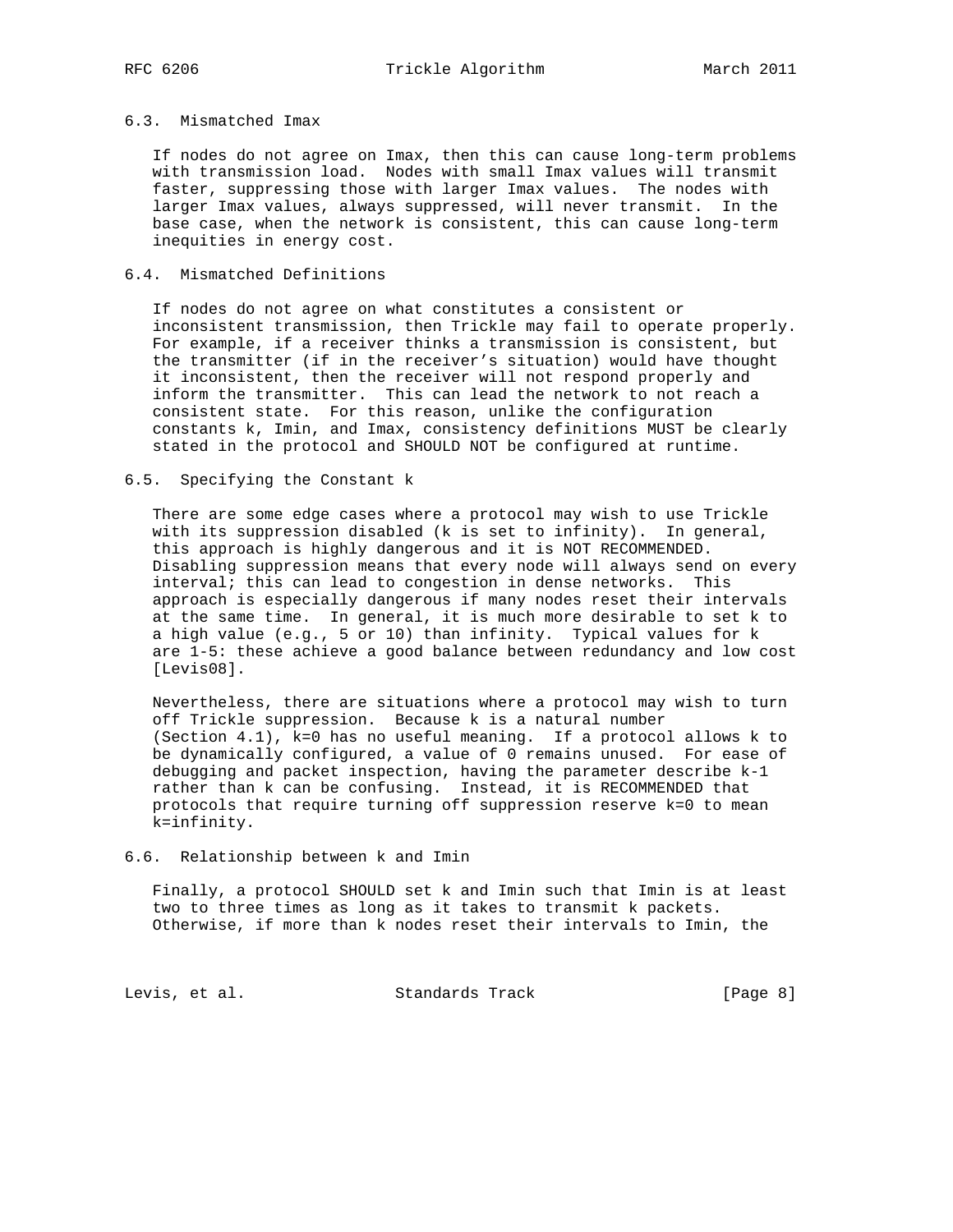resulting communication will lead to congestion and significant packet loss. Experimental results have shown that packet losses from congestion reduce Trickle's efficiency [Levis04].

6.7. Tweaks and Improvements to Trickle

 Trickle is based on a small number of simple, tightly integrated mechanisms that are highly robust to challenging network environments. In our experiences using Trickle, attempts to tweak its behavior are typically not worth the cost. As written, the algorithm is already highly efficient: further reductions in transmissions or response time come at the cost of failures in edge cases. Based on our experiences, we urge protocol designers to suppress the instinct to tweak or improve Trickle without a great deal of experimental evidence that the change does not violate its assumptions and break the algorithm in edge cases.

 With this warning in mind, Trickle is far from perfect. For example, Trickle suppression typically leads sparser nodes to transmit more than denser ones; it is far from the optimal computation of a minimum cover. However, in dynamic network environments such as wireless and low-power, lossy networks, the coordination needed to compute the optimal set of transmissions is typically much greater than the benefits it provides. One of the benefits of Trickle is that it is so simple to implement and requires so little state yet operates so efficiently. Efforts to improve it should be weighed against the cost of increased complexity.

6.8. Uses of Trickle

 The Trickle algorithm has been used in a variety of protocols, in operational as well as academic settings. Giving a brief overview of some of these uses provides useful examples of how and when it can be used. These examples should not be considered exhaustive.

 Reliable flooding/dissemination: A protocol uses Trickle to periodically advertise the most recent data it has received, typically through a version number. An inconsistency occurs when a node hears a newer version number or receives new data. A consistency occurs when a node hears an older or equal version number. When hearing an older version number, rather than reset its own Trickle timer, the node sends an update. Nodes with old version numbers that receive the update will then reset their own timers, leading to fast propagation of the new data. Examples of this use include multicast [Hui08a], network configuration [Lin08] [Dang09], and installing new application programs [Hui04] [Levis04].

Levis, et al. Standards Track [Page 9]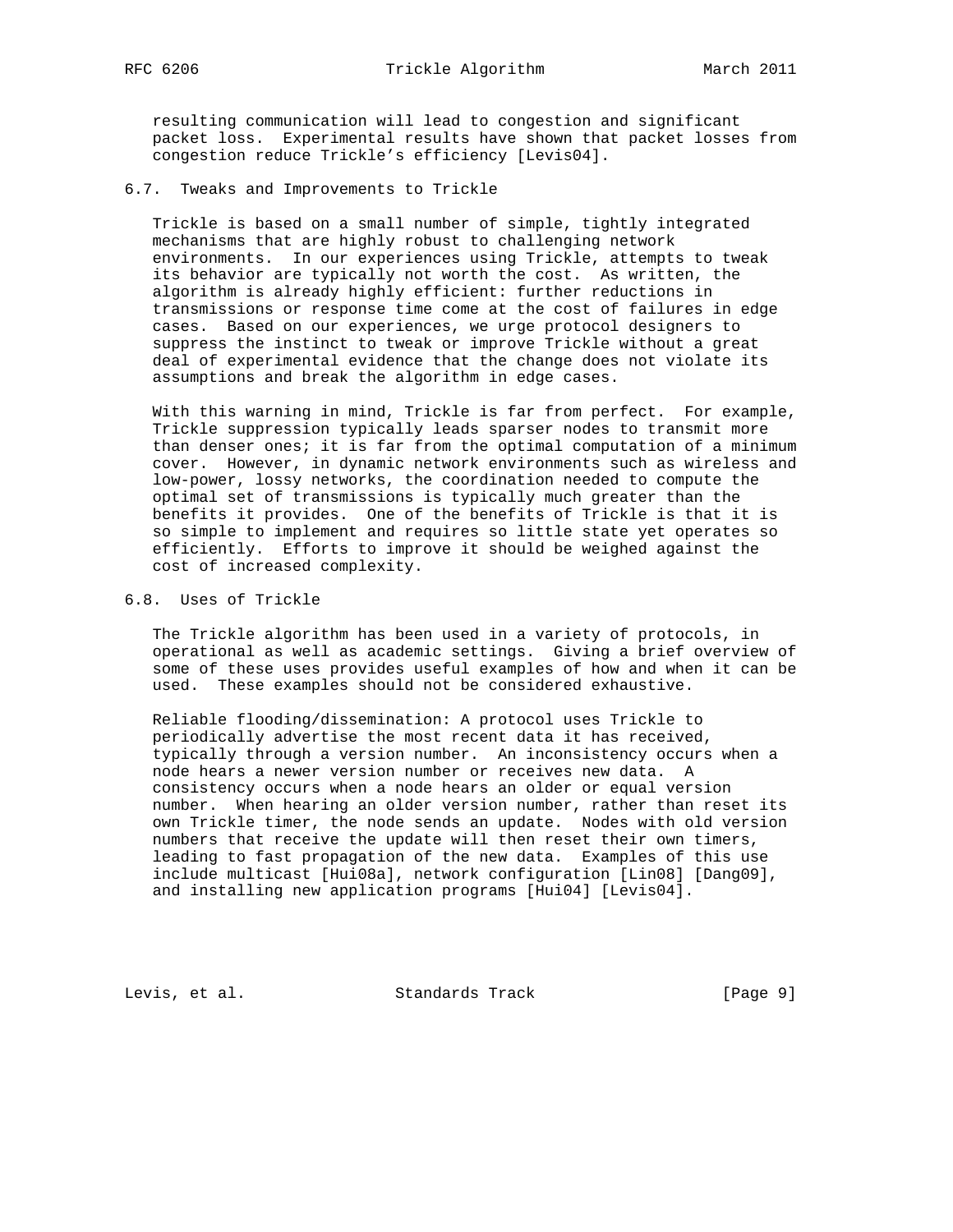Routing control traffic: A protocol uses Trickle to control when it sends beacons that contain routing state. An inconsistency occurs when the routing topology changes in a way that could lead to loops or significant stretch: examples include when the routing layer detects a routing loop or when a node's routing cost changes significantly. Consistency occurs when the routing topology is operating well and is delivering packets successfully. Using the Trickle algorithm in this way allows a routing protocol to react very quickly to problems (Imin is small) but send very few beacons when the topology is stable. Examples of this use include the IPv6 routing protocol for low-power and lossy networks (RPL) [RPL], CTP [Gnawali09], and some current commercial IPv6 routing layers [Hui08b].

7. Acknowledgements

 The authors would like to acknowledge the guidance and input provided by the ROLL chairs, David Culler and JP Vasseur.

 The authors would also like to acknowledge the helpful comments of Yoav Ben-Yehezkel, Alexandru Petrescu, and Ulrich Herberg, which greatly improved the document.

8. Security Considerations

 As it is an algorithm, Trickle itself does not have any specific security considerations. However, two security concerns can arise when Trickle is used in a protocol. The first is that an adversary can force nodes to send many more packets than needed by forcing Trickle timer resets. In low-power networks, this increase in traffic can harm system lifetime. The second concern is that an adversary can prevent nodes from reaching consistency.

 Protocols can prevent adversarial Trickle resets by carefully selecting what can cause a reset and protecting these events and messages with proper security mechanisms. For example, if a node can reset nearby Trickle timers by sending a certain packet, this packet should be authenticated such that an adversary cannot forge one.

 An adversary can possibly prevent nodes from reaching consistency by suppressing transmissions with "consistent" messages. For example, imagine node A detects an inconsistency and resets its Trickle timer. If an adversary can prevent A from sending messages that inform nearby nodes of the inconsistency in order to repair it, then A may remain inconsistent indefinitely. Depending on the security model of the network, authenticated messages or a transitive notion of consistency can prevent this problem. For example, let us suppose an adversary wishes to suppress A from notifying neighbors of an

Levis, et al. Standards Track [Page 10]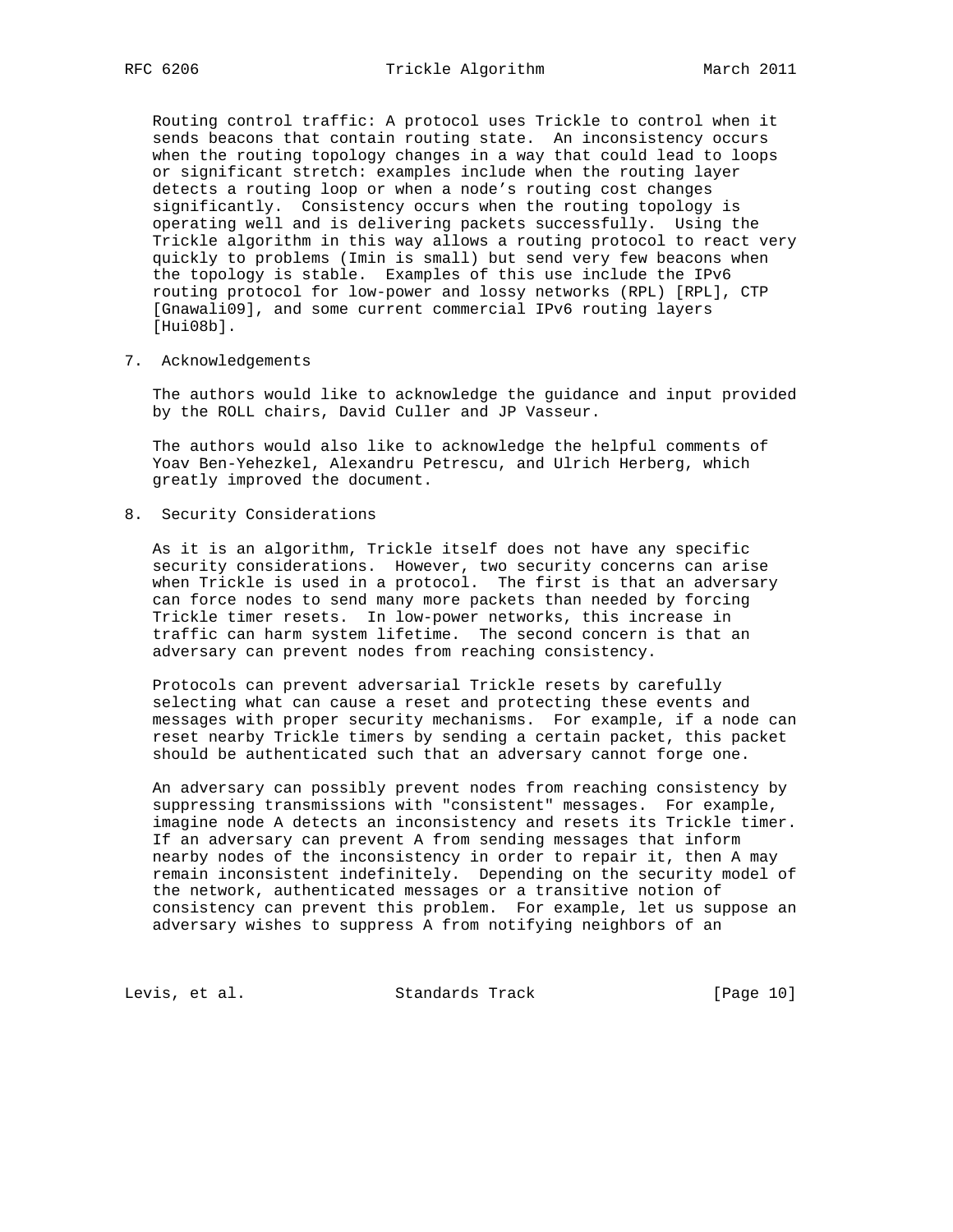inconsistency. To do so, it must send messages that are consistent with A. These messages are by definition inconsistent with those of A's neighbors. Correspondingly, an adversary cannot simultaneously prevent A from notifying neighbors and not notify the neighbors itself (recall that Trickle operates on shared, broadcast media). Note that this means Trickle should filter unicast messages.

- 9. References
- 9.1. Normative References

 [RFC2119] Bradner, S., "Key words for use in RFCs to Indicate Requirement Levels", BCP 14, RFC 2119, March 1997.

- 9.2. Informative References
	- [Dang09] Dang, T., Bulusu, N., Feng, W., and S. Park, "DHV: A Code Consistency Maintenance Protocol for Multi-hop Wireless Networks", Wireless Sensor Networks: 6th European Conference Proceedings EWSN 2009 Cork, February 2009, <http://portal.acm.org/citation.cfm?id=1506781>.

[Gnawali09]

 Gnawali, O., Fonseca, R., Jamieson, K., Moss, D., and P. Levis, "Collection Tree Protocol", Proceedings of the 7th ACM Conference on Embedded Networked Sensor Systems, SenSys 2009, November 2009, <http://portal.acm.org/citation.cfm?id=1644038.1644040>.

- [Hui04] Hui, J. and D. Culler, "The dynamic behavior of a data dissemination protocol for network programming at scale", Proceedings of the 2nd ACM Conference on Embedded Networked Sensor Systems, SenSys 2004, November 2004, <http://portal.acm.org/citation.cfm?id=1031506>.
- [Hui08a] Hui, J., "An Extended Internet Architecture for Low-Power Wireless Networks - Design and Implementation", UC Berkeley Technical Report EECS-2008-116, September 2008, <http://www.eecs.berkeley.edu/Pubs/>.
- [Hui08b] Hui, J. and D. Culler, "IP is dead, long live IP for wireless sensor networks", Proceedings of the 6th ACM Conference on Embedded Networked Sensor Systems, SenSys 2008, November 2008, <http://portal.acm.org/citation.cfm?id=1460412.1460415>.

Levis, et al. Standards Track [Page 11]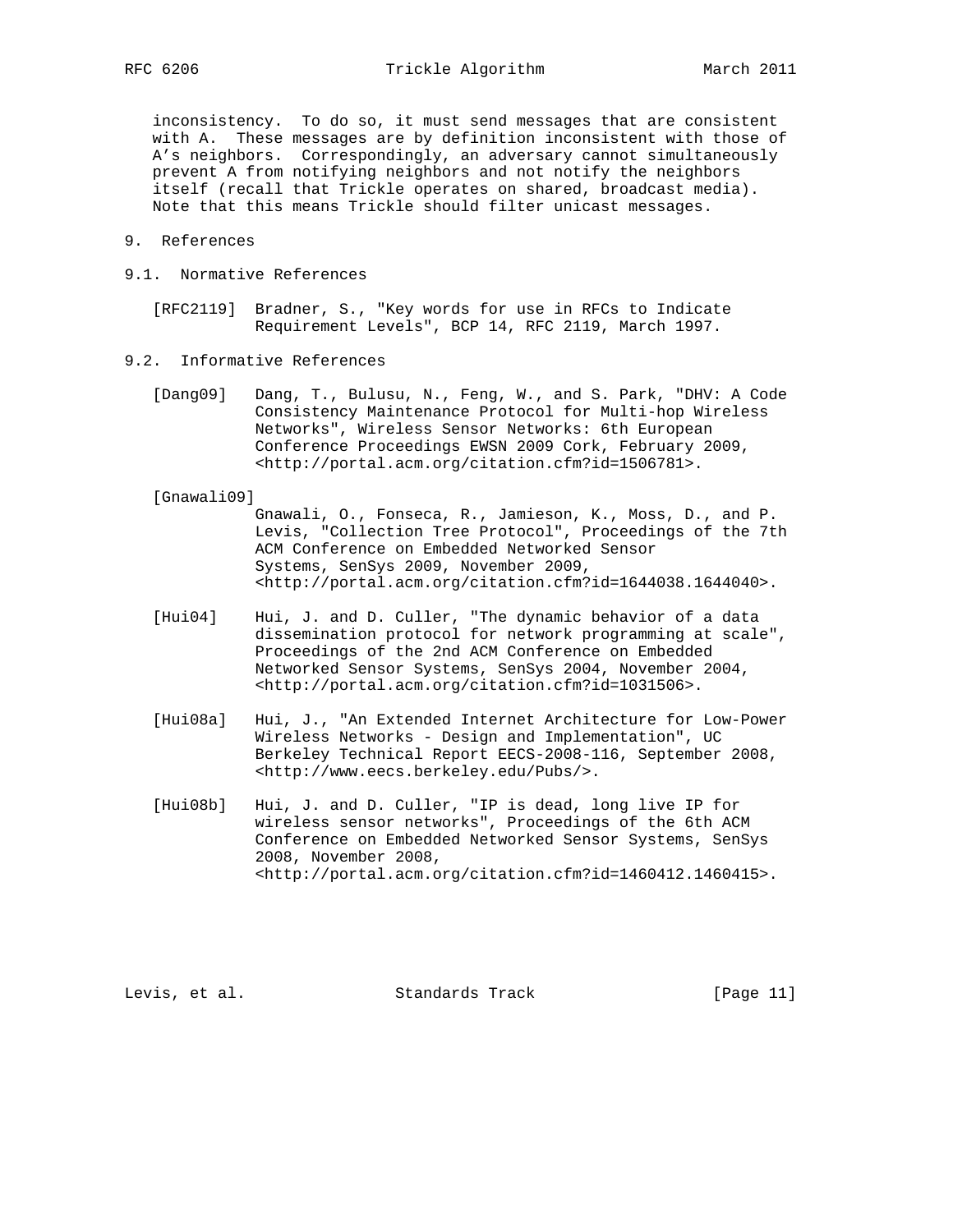- [Levis04] Levis, P., Patel, N., Culler, D., and S. Shenker, "Trickle: A Self-Regulating Algorithm for Code Propagation and Maintenance in Wireless Sensor Networks", Proceedings of the First USENIX/ACM Symposium on Networked Systems Design and Implementation, NSDI 2004, March 2004, <http://portal.acm.org/citation.cfm?id=1251177>.
- [Levis08] Levis, P., Brewer, E., Culler, D., Gay, D., Madden, S., Patel, N., Polastre, J., Shenker, S., Szewczyk, R., and A. Woo, "The Emergence of a Networking Primitive in Wireless Sensor Networks", Communications of the ACM, Vol. 51 No. 7, July 2008, <http://portal.acm.org/citation.cfm?id=1364804>.
- [Lin08] Lin, K. and P. Levis, "Data Discovery and Dissemination with DIP", Proceedings of the 7th international conference on Information processing in sensor networks, IPSN 2008, April 2008, <http://portal.acm.org/citation.cfm?id=1371607.1372753>.
- [RPL] Winter, T., Ed., Thubert, P., Ed., Brandt, A., Clausen, T., Hui, J., Kelsey, R., Levis, P., Pister, K., Struik, R., and JP. Vasseur, "RPL: IPv6 Routing Protocol for Low power and Lossy Networks", Work in Progress, March 2011.

Levis, et al. Standards Track [Page 12]